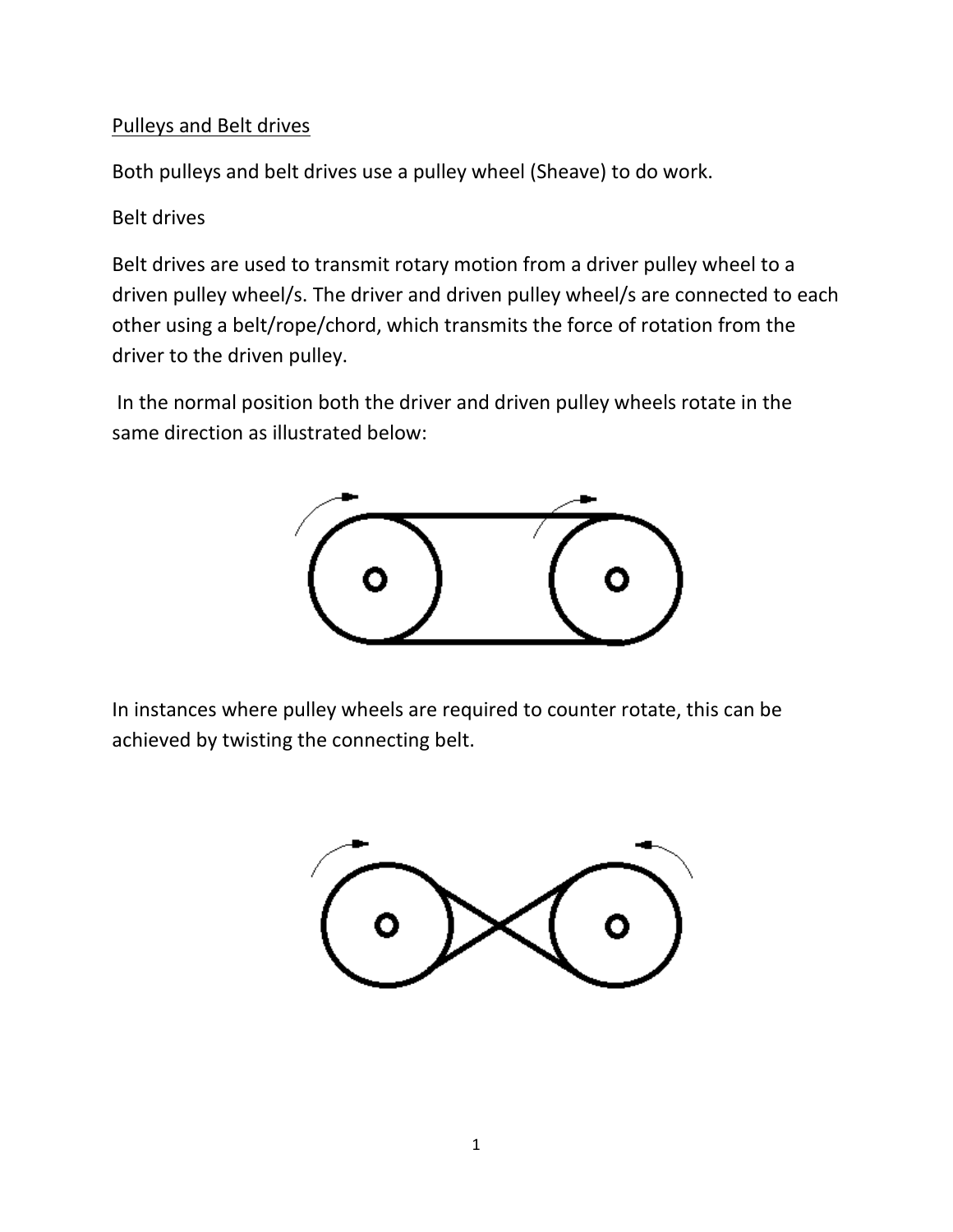Belt drives can also be used to change the speed of rotation by changing the sizes of the pulley wheels. Speed ratio can be calculated using the formula:

 $Speed Ratio = \frac{Diameter\ Of\ Driven\ Pulley}{Dism\ at\ 2.6\ Drif.}$ Diametre Of Driver Pulley



A speed ratio of 2:1 means that for every two rotations of the driver pulley wheel the driven pulley will rotate once.



A speed ratio of 1:6 means that for every rotation of the driver pulley wheel the driven pulley will rotate six times.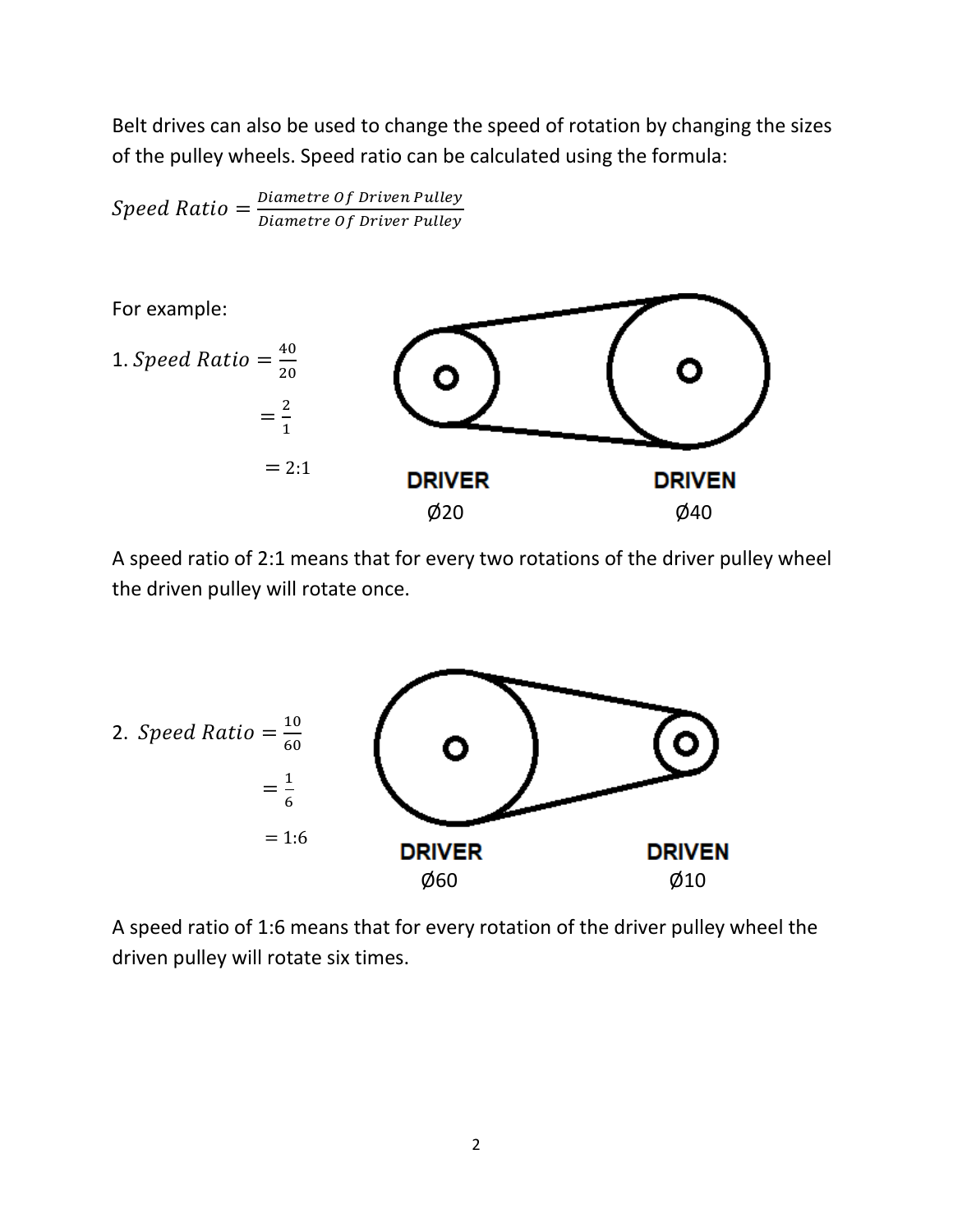## Pulley systems

A pulley system is another example of a system that uses a pulley wheel (Sheave) to do work. A Pulley system is used to lift a load. There are two main kinds of pulley systems;

A simple pulley system:



A simple pulley system consists of one pulley wheel and one fall (falls are all the ropes in the pulley system except the rope that you pull at). A simple pulley system has a Mechanical advantage of 1.

*Mechanical Advantage* = 
$$
\frac{LOAD}{EFFORT}
$$

$$
= \frac{10}{10}
$$

$$
MA = 1
$$